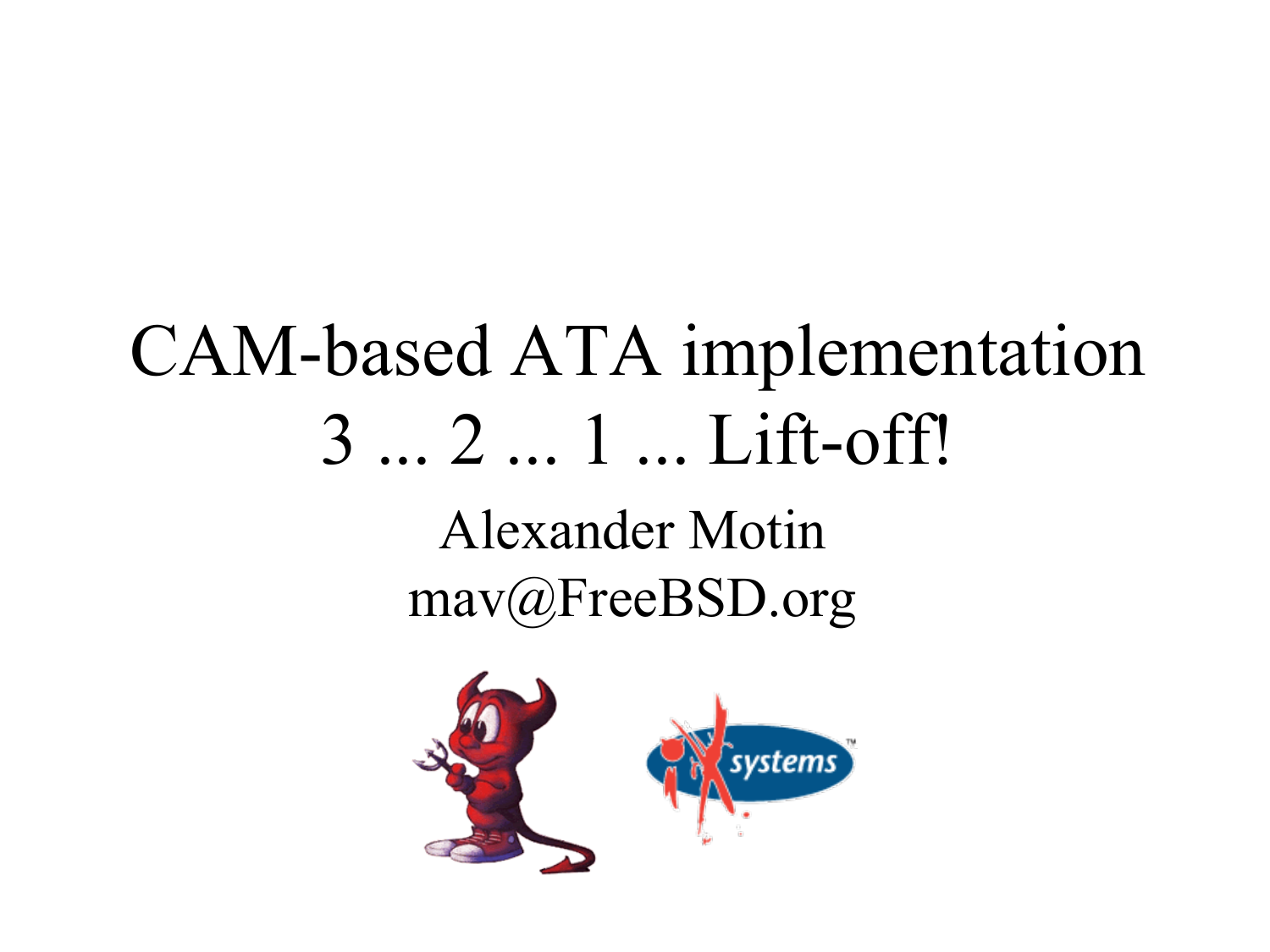- ATA(4) was started more then 10 years ago and handled generic ATA controllers well. But now there are problems:
	- modern controllers use different APIs driver API was fuzzy and modern controllers still don't fit it well;
	- modern controllers support command queues no support;
	- SATA controllers and disks support NCQ no support;
	- SATA 2.x controllers support Port Multipliers very limited support;
	- some with FIS-based switching no support;
	- SATA has number of additional features, such as interface power management - no support;
	- ATAPI tunnels SCSI commands over ATA ata(4) ATAPI drivers produce code duplication, atapicam(4) is not perfect;
	- implements unfair scheduling;
	- error recovery is quite limited due to limited state machine.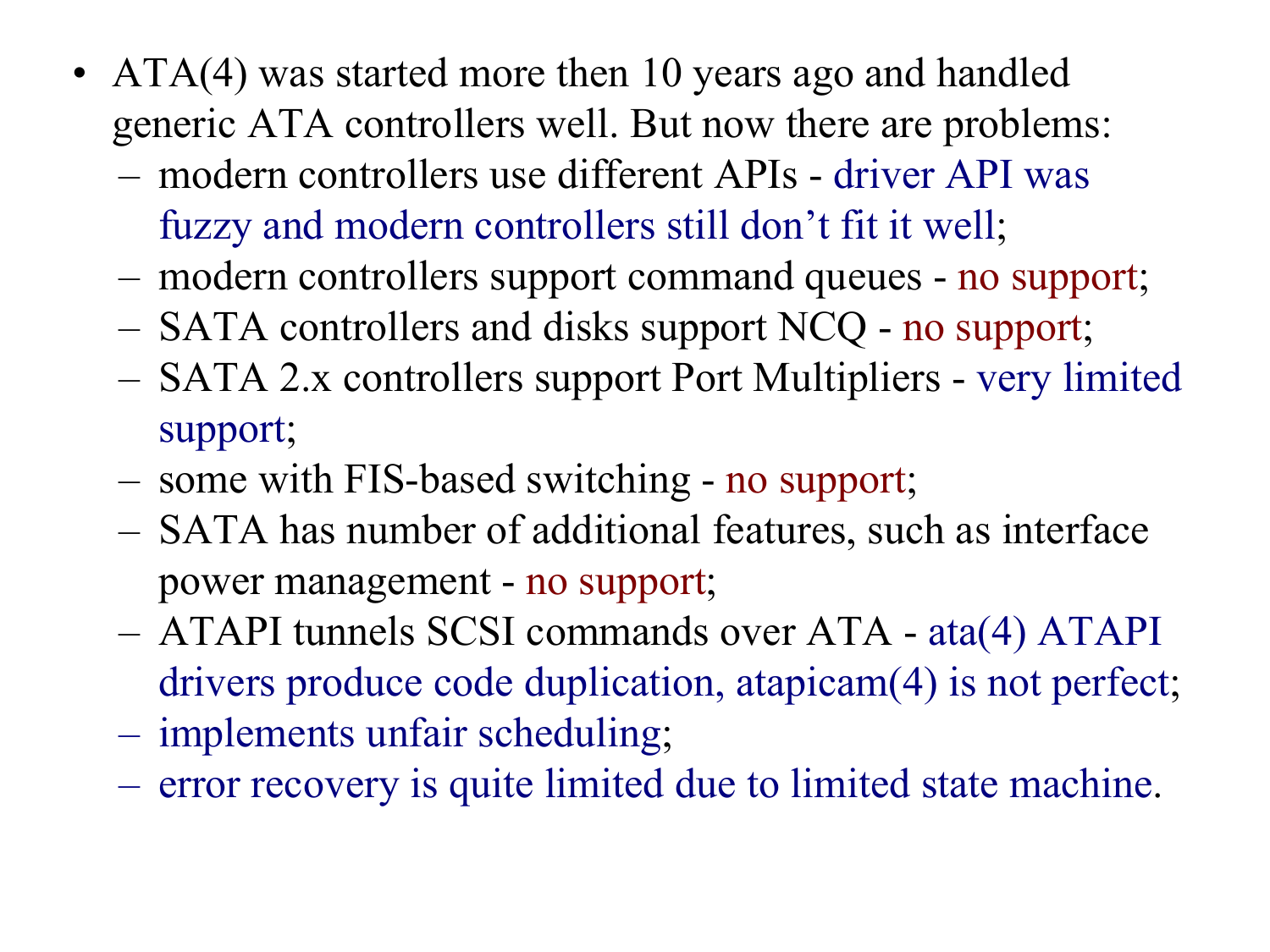- CAM doesn't have some of problems (command queueing, fair scheduling, state machine). For others it allows solutions.
- CAM(4) improvements:
	- XPT level was split and partially virtualized to allow support for different transport types; SPI specific code moved to SCSI XPT (thanks to Scott Long);.
	- new ATA XPT implements specific management for PATA and SATA buses, including port multipliers support;
	- new XPT\_ATA\_IO request type allows transporting ATA protocol commands; ATAPI devices can handle both XPT\_ATA\_IO and XPT\_SCSI\_IO requests;
	- peripheral drivers do not depend on device transport (SPI, SAS, SATA, ...), only command protocol (SCSI, ATA, ...); for ATA protocol disks implemented new driver ada(4);
	- XPT code was improved to allow support more complicated bus topologies;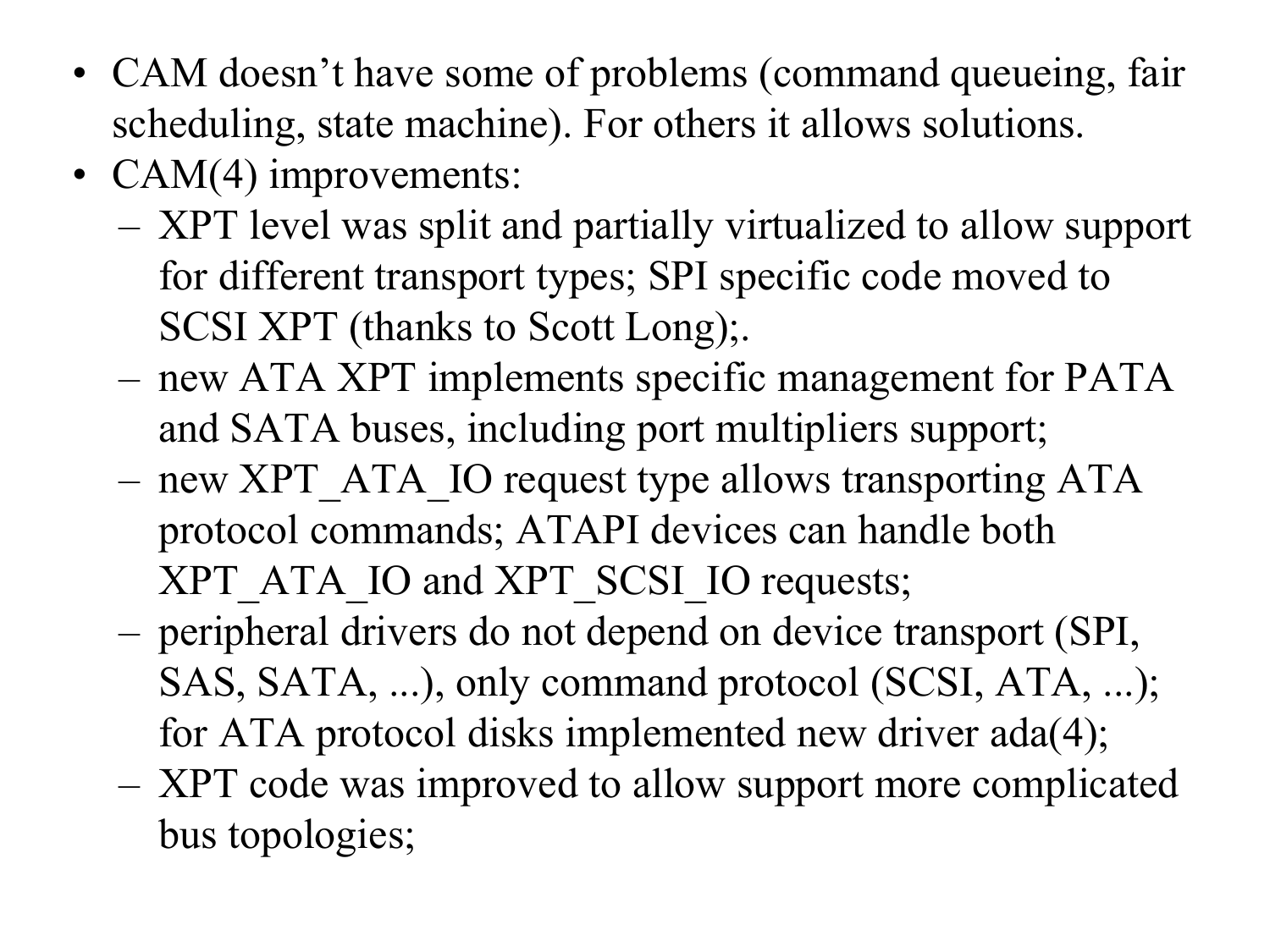• Updated CAM(4) structure

| <b>GEOM</b>                                                                                                             |            |     | User-level               |                                                               |             |                     |  |
|-------------------------------------------------------------------------------------------------------------------------|------------|-----|--------------------------|---------------------------------------------------------------|-------------|---------------------|--|
| daX                                                                                                                     | adaX       | cdX | saX  <br>Periph drivers. |                                                               |             | pmpX   sesX   passX |  |
| <b>XPT</b><br>Transport: Command queues. Generic error handling.<br>SCSI (SPI, )<br>ATA (PATA, SATA)<br>Bus management. |            |     |                          |                                                               |             |                     |  |
| aha                                                                                                                     | umass      | ahc | ahci                     | <b>MVS</b><br>Interface Modules: Controller hardware drivers. | <b>SilS</b> | ata                 |  |
| <b>ISA</b>                                                                                                              | <b>USB</b> | PCI |                          |                                                               |             |                     |  |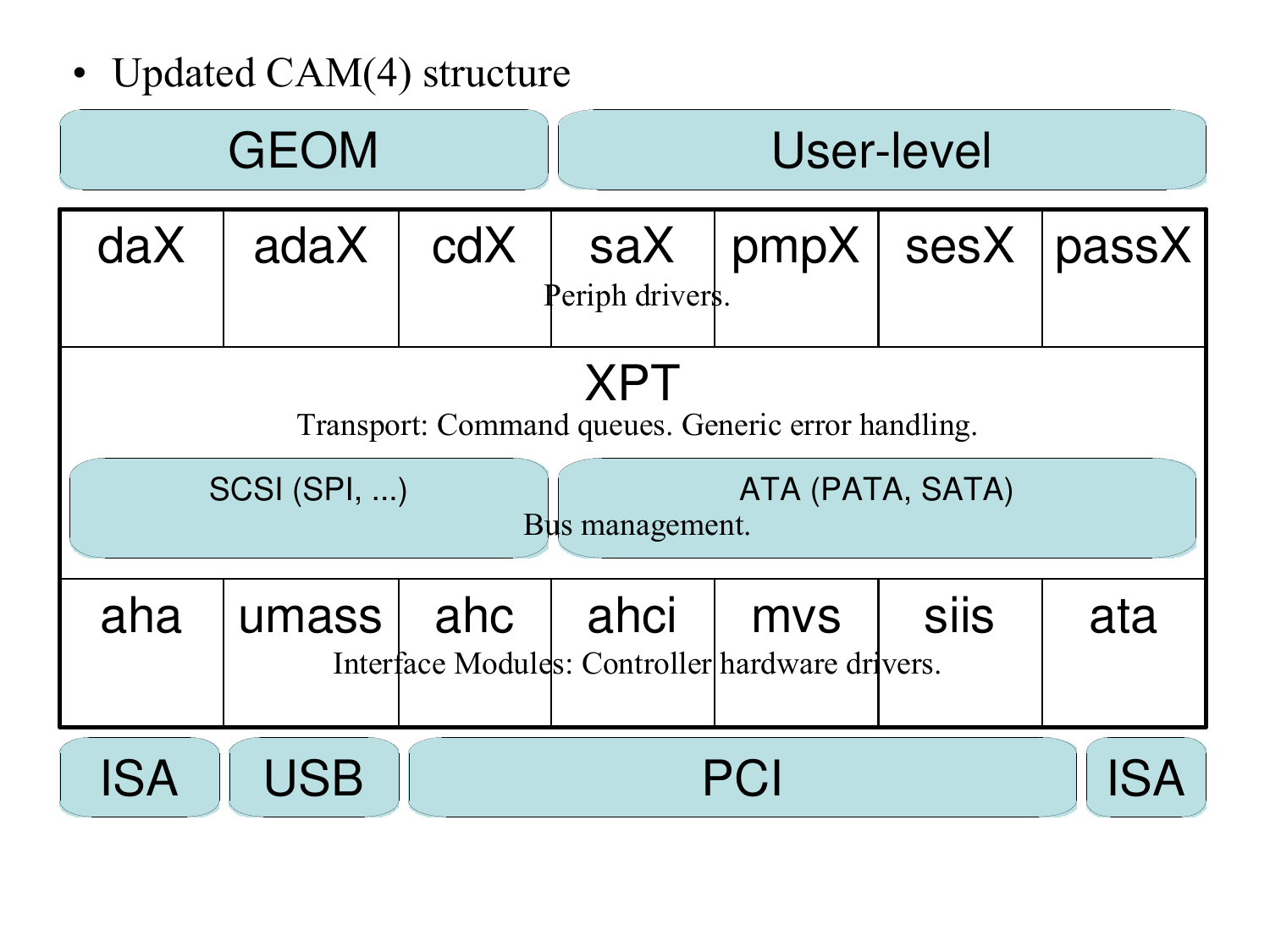- ahci(4) driver supports:
	- integrated and add-in AHCI-compatible SATA controllers;
	- ATA and ATAPI devices;
	- each port completely independent
	- up to 32 queued commands per port;
	- NCQ;
	- SATA Port Multipliers (with FIS-based switching, when h/w supports);
	- MSI (one or multiple vectors);
	- Command Completion Coalescing (if somebody wish);
	- SATA power management;
	- I/Os of any size, up to MAXPHYS.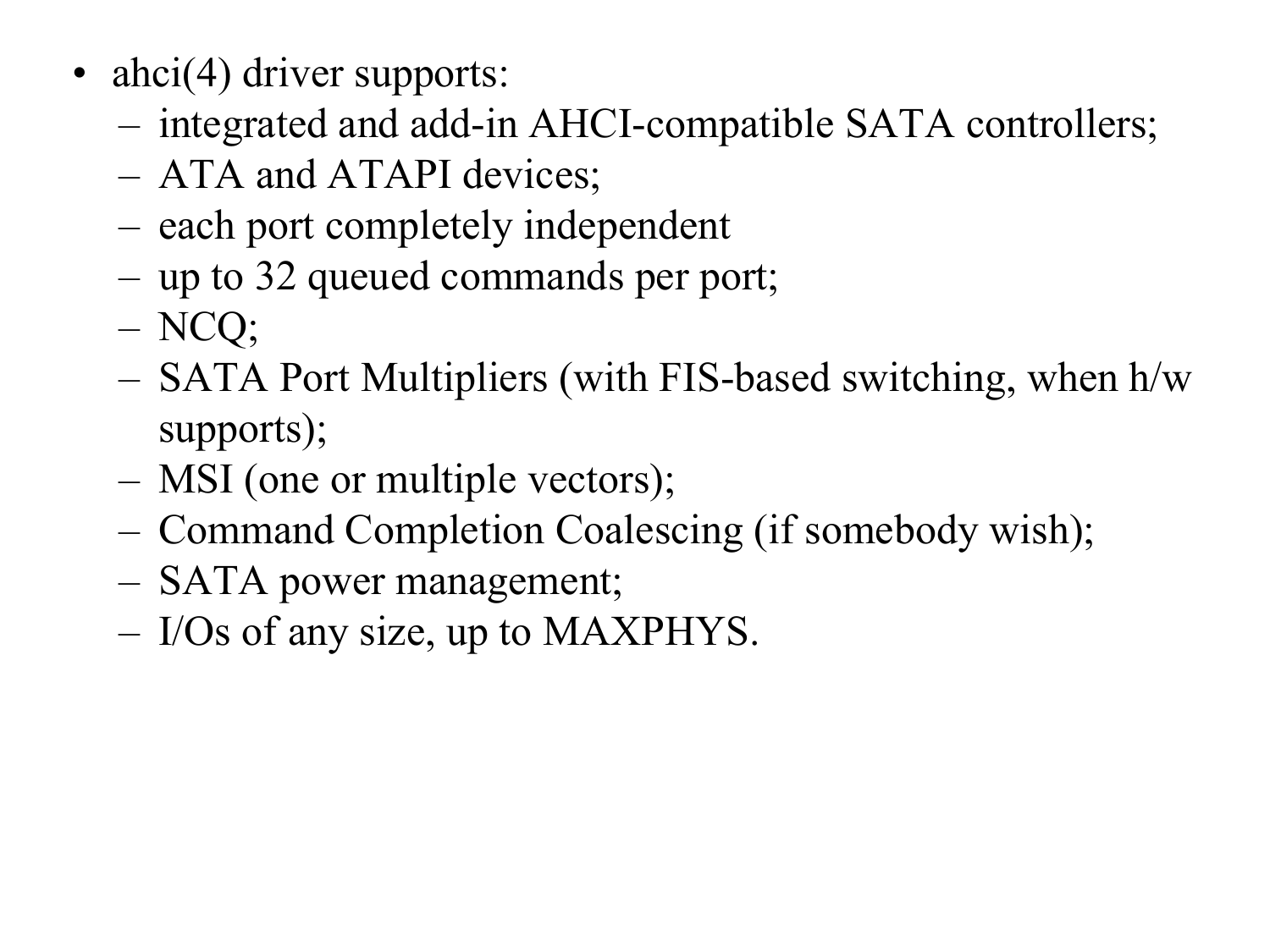- mvs(4) driver supports:
	- several Marvell SATA chips: 88SX50xx, 88SX60xx and 88SX70xx, SoC;
	- ATA and ATAPI devices (ATAPI with some limitations);
	- each port completely independent;
	- NCQ (up to 31 commands per port);
	- SATA Port Multipliers (with FIS-based switching for NCQ commands, when h/w supports);
	- MSI;
	- Command Completion Coalescing (if somebody wish);
	- SATA power management;
	- I/Os of any size, up to MAXPHYS.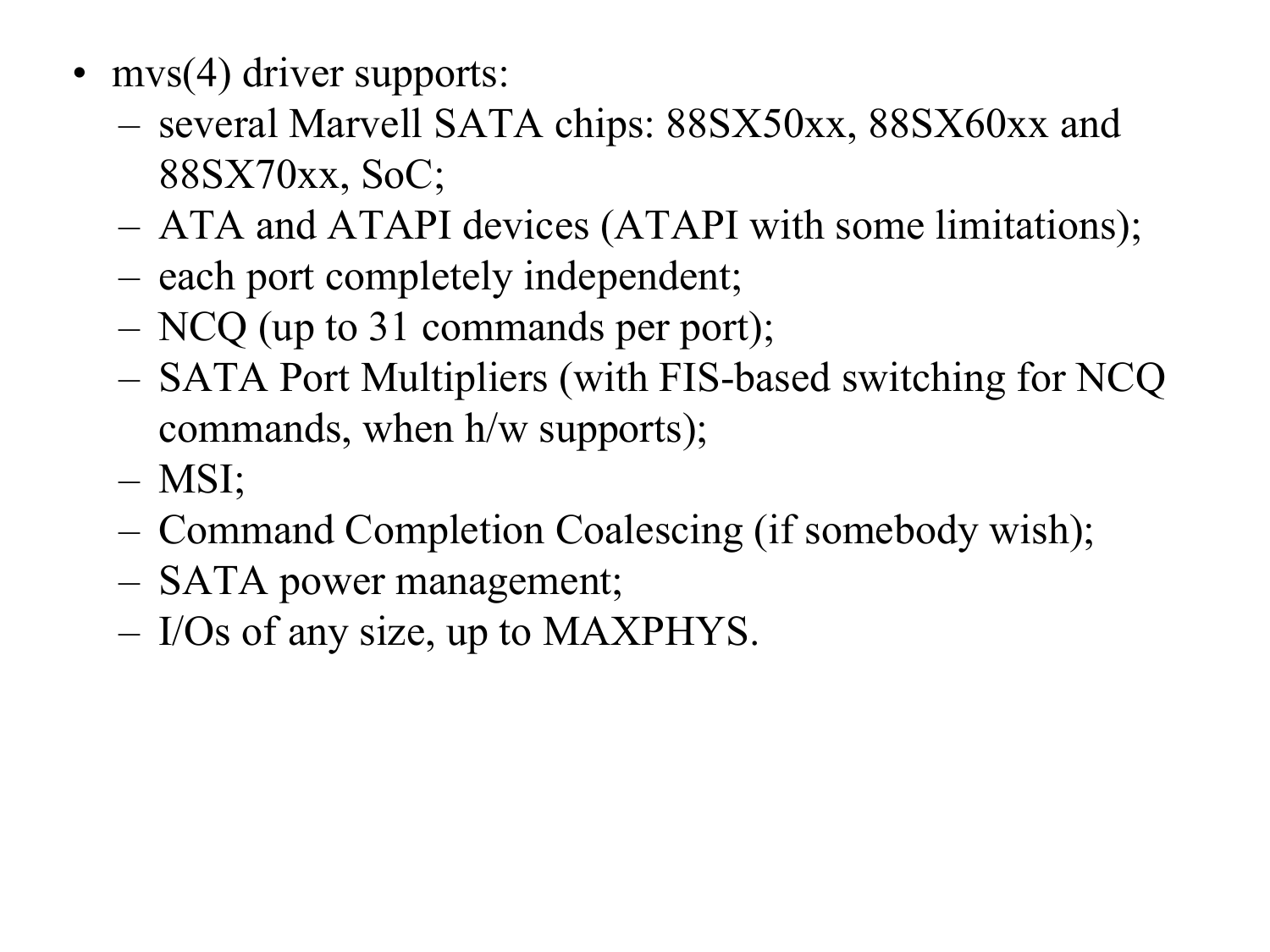- siis(4) driver supports:
	- several SiliconImage SATA chips: SiI3124 4-port PCI-X, SiI3132/3531 - 2/1-port PCIe x1;
	- ATA and ATAPI devices;
	- each port completely independent;
	- 31 queued commands per port;
	- NCQ;
	- SATA Port Multipliers (with FIS-based switching);
	- MSI (works only on SiI3124);
	- device-initiated SATA power management;
	- I/Os of any size, up to MAXPHYS;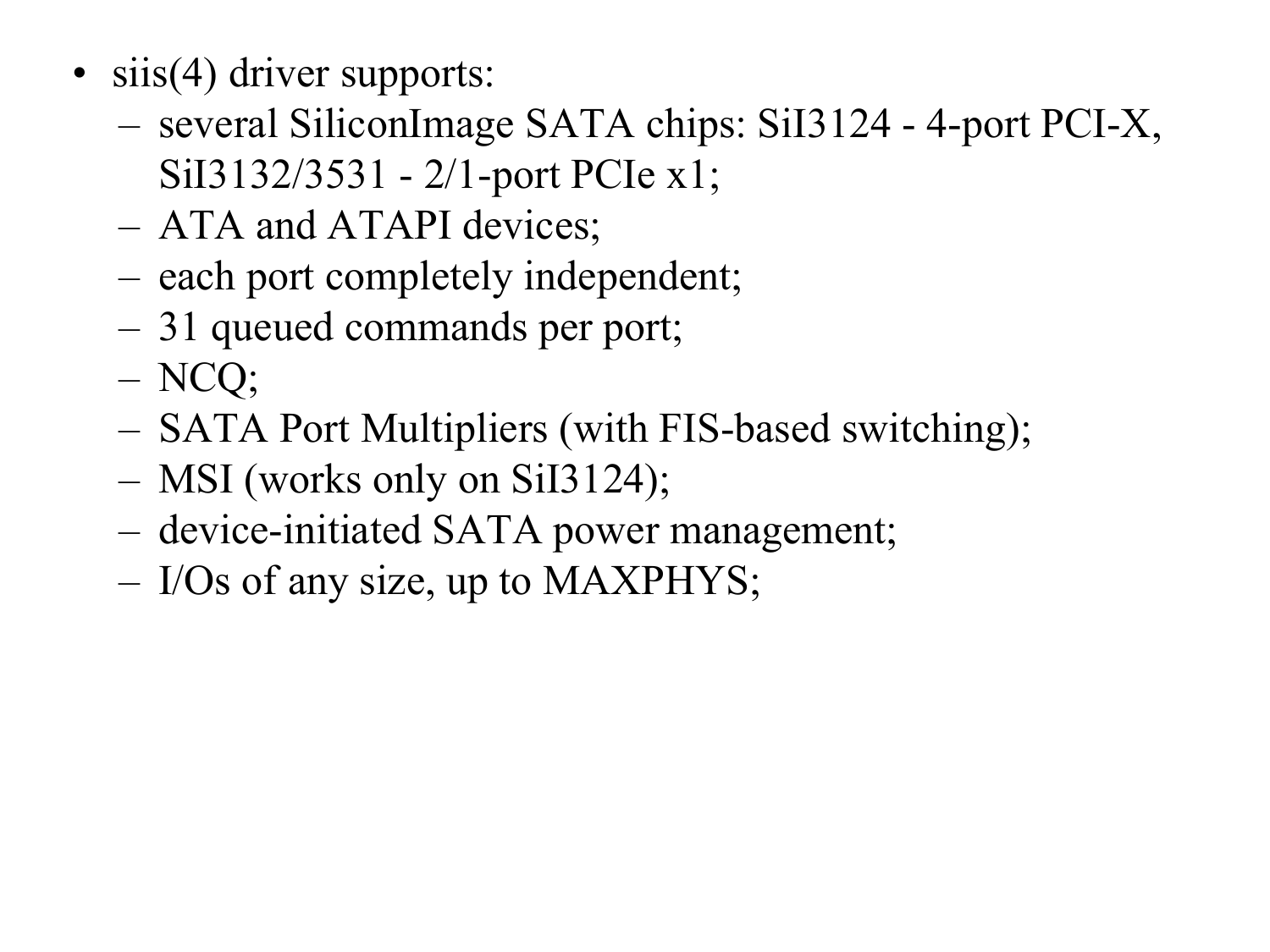- Refactored and turned into CAM SIM by `options ATA\_CAM` ata(4) supports:
	- all legacy ATA chips;
	- ATA and for most chips ATAPI devices;
	- no queued commands;
	- no NCQ;
	- no SATA Port Multipliers (require a lot of cleanup, difficult to keep compatibility with legacy mode);
	- MSI supported for some controllers;
	- I/Os of up to 512K size, depending on controller, respecting MAXPHYS.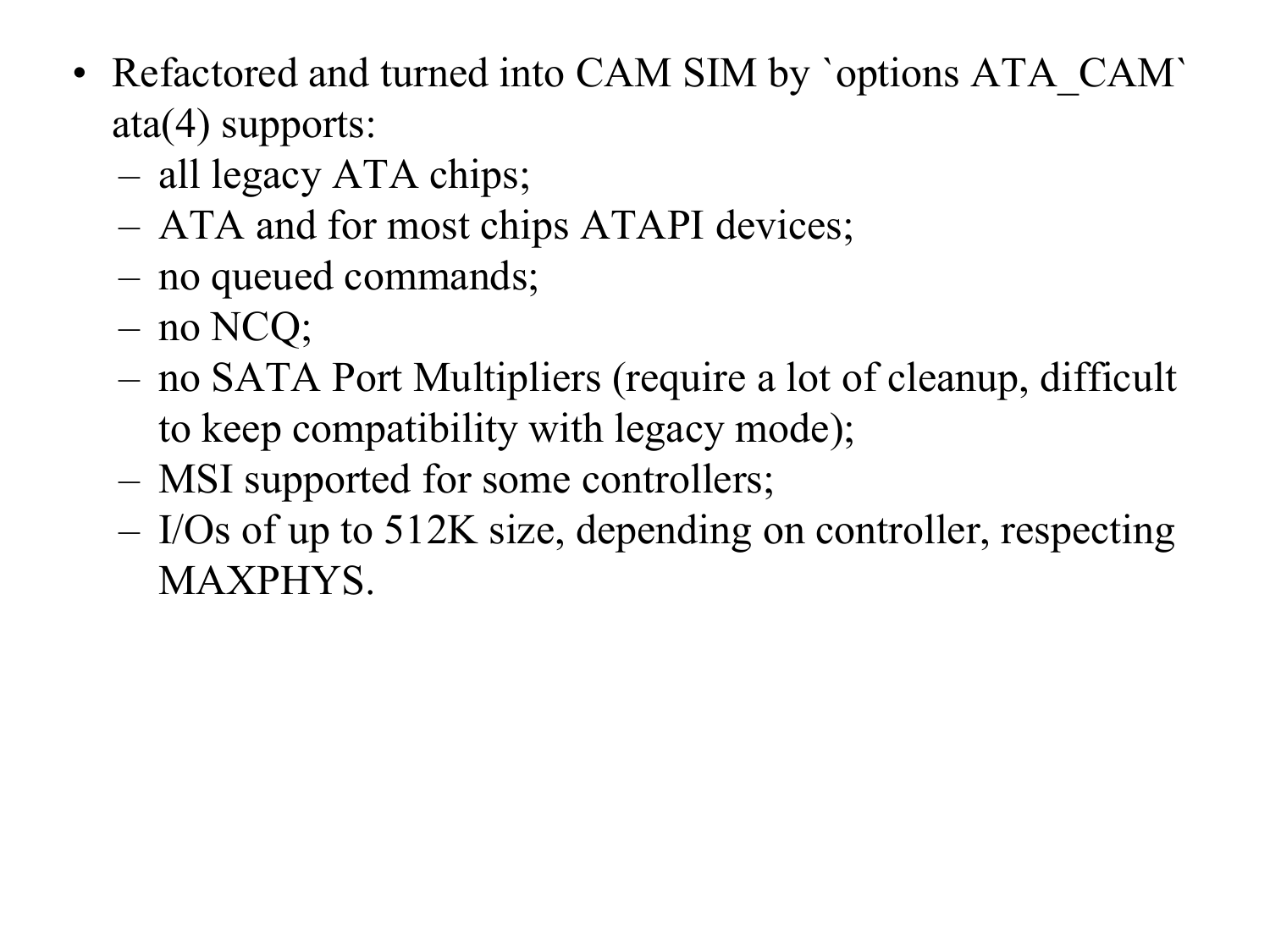• ATA(4) structure

| <b>GEOM</b>                                      |         |                               | <b>User-level</b> | <b>CAM</b>       |  |  |
|--------------------------------------------------|---------|-------------------------------|-------------------|------------------|--|--|
| <b>atadisk</b>                                   | atapicd | atapifd<br>Peripheral drivers | atapist           | ata<br><b>Am</b> |  |  |
| options ATA CAM<br>atacore                       |         |                               |                   |                  |  |  |
| Command queue. NewBus. IRQ, DMA. Error handling. |         |                               |                   |                  |  |  |
| Generic ATA                                      |         |                               | atasii            | ataahci          |  |  |
| Bus management                                   |         |                               | <b>B.</b> m.      | <b>B.</b> m.     |  |  |
| ataisa                                           | atacard | atapci                        | <b>PMP</b>        | <b>PMP</b>       |  |  |
| <b>ISA</b>                                       | PCCard  |                               | PCI               |                  |  |  |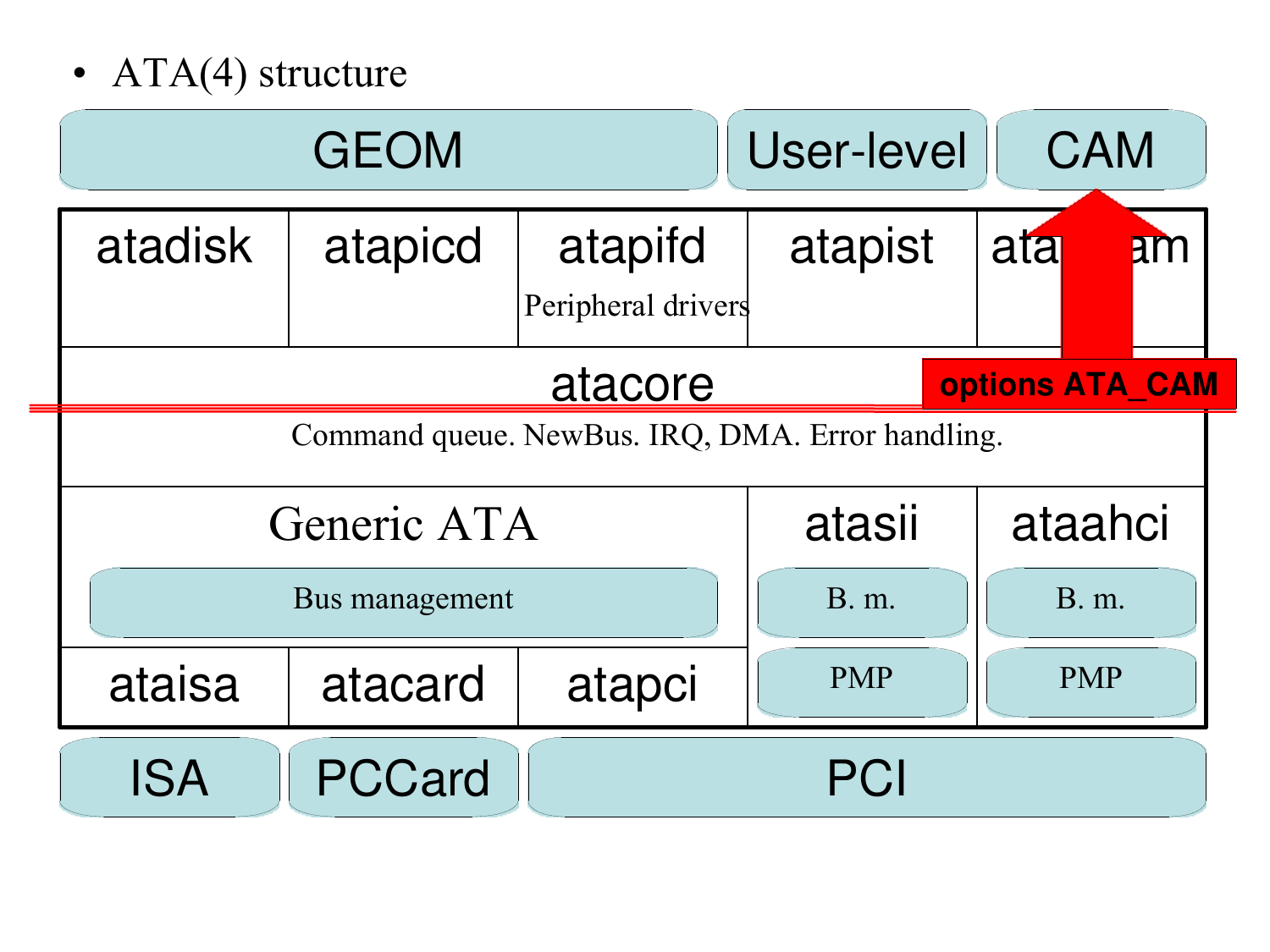- Kernel options:
	- 8-STABLE and 9-CURRENT support both old and new ATA stacks; 8-STABLE uses old stack by default, 9-CURRENT was recently switched to the new one.
	- To use new ATA stack kernel config should include:
		- device scbus
		- device da
		- device cd  $\rightarrow$  CAM
		- device ...
		- device pass
		- device ahci
		- device ata
		- options ATA\_CAM
		- device mys
		- device siis
	- devices atadisk, atapicd, atapifd, atapist, atapicam, ataraid are not used by the new stack and should be removed.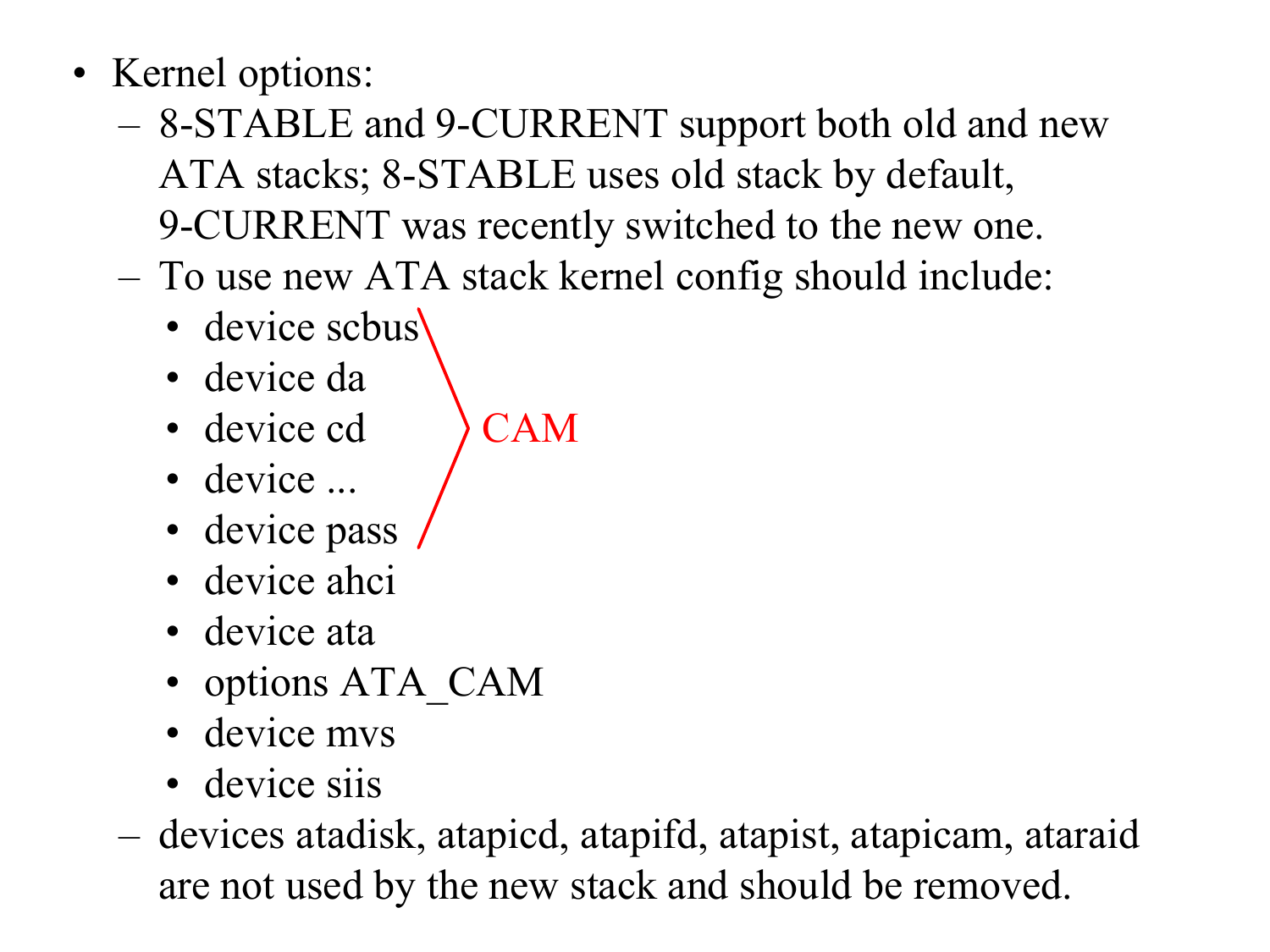- Kernel modules:
	- devices scbus, da, cd, pass, etc are parts of the cam module.
	- devices ahci, siis and mvs have own modules.
	- device ata same as before consists of number of ata... modules (ata, atapci, ataintel, ...).
	- `options ATA\_CAM` should be present in kernel config and can't be switched/loaded dynamically.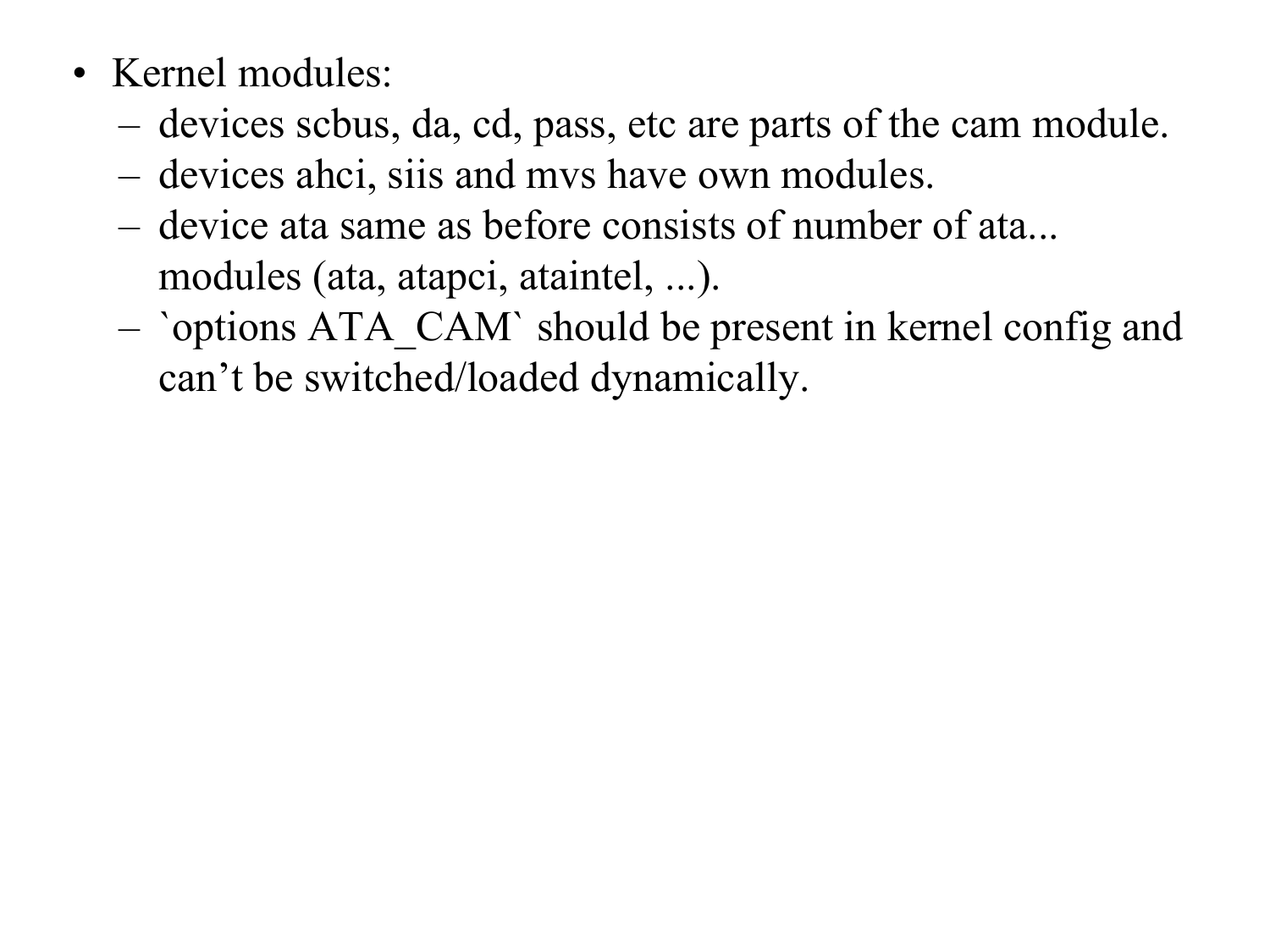- Command equivalents:
	-
	-
	- atacontrol reinit camcontrol reset
	-
	-
	- atacontrol create/delete/... graid label/delete/...

– atacontrol list camcontrol devlist – atacontrol cap camcontrol identify – atacontrol mode camcontrol negotiate – atacontrol spindown camcontrol idle/standby/sleep

- Device names equivalents:
	- $-$  adX adaY
	- $-$  acdX cdY
	- $-$  afdX daY
	- $-$  astX saY
	- To simplify migration,  $adX \Rightarrow adaY$  symbolic links created in /dev/, allowing to mount FSes by their old names without demanding to update /etc/fstab beforehand.
	- Mapping between names also reported during system boot.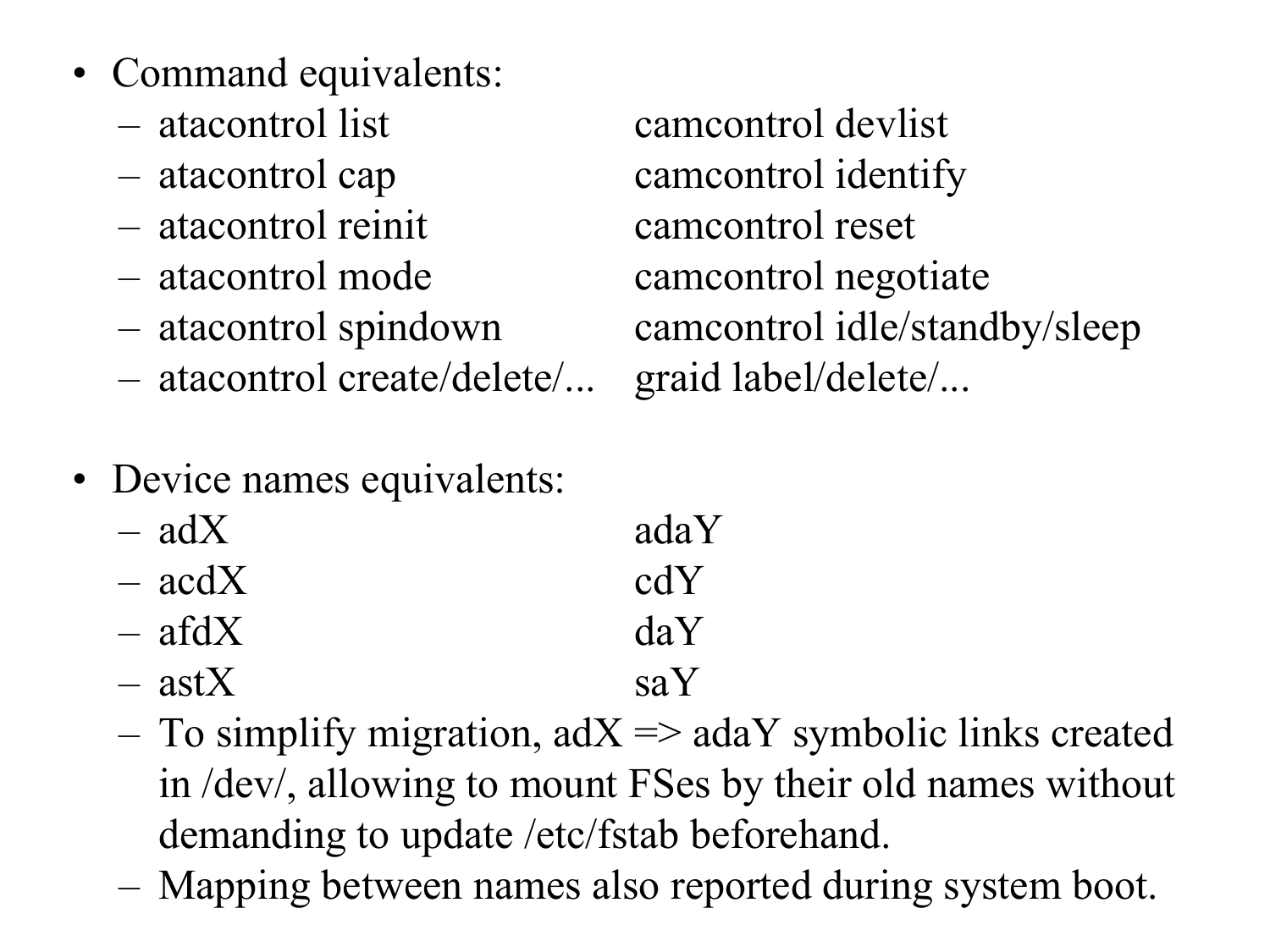• How it looks now (camcontrol devlist):

| %atacontrol list                                                                                                                                            |                                                                                           |
|-------------------------------------------------------------------------------------------------------------------------------------------------------------|-------------------------------------------------------------------------------------------|
| atacontrol: control device not found: No such file or directory                                                                                             |                                                                                           |
| %camcontrol devlist                                                                                                                                         |                                                                                           |
| <slimtype a="" ca11="" ds8a1p="" dvd=""></slimtype>                                                                                                         | at scbus0 target 0 lun 0 (pass0,cd0)                                                      |
| $\langle ST3250620NS \; 3. AEK \rangle$                                                                                                                     | at scbus1 target 0 lun 0 (pass0, ada0)                                                    |
| <optiarc 1.0a="" ad-7200s="" dvd="" rw=""></optiarc>                                                                                                        | at scbus1 target 1 lun 0 (cd1, pass1)                                                     |
|                                                                                                                                                             | <hitachi bbfoc31p="" hts542525k9sa00=""> at scbus1 target 2 lun 0 (ada3, pass5)</hitachi> |
| <port 1706="" 37261095="" multiplier=""></port>                                                                                                             | at scbus1 target 15 lun 0 (pass2)                                                         |
| $\langle OCZ-VERTEX \ 1.30 \rangle$<br><u> 1989 - Jan Stein Stein Stein Stein Stein Stein Stein Stein Stein Stein Stein Stein Stein Stein Stein Stein S</u> | at scbus2 target 0 lun 0 (pass3, ada1)                                                    |
| <st3250620ns 3.aek=""></st3250620ns>                                                                                                                        | at scbus3 target 0 lun 0 (pass4, ada2)                                                    |
|                                                                                                                                                             |                                                                                           |

## • How it looks now (dmesg):

ada0 at ahcich0 bus 0 scbus1 target 0 lun 0  $ada0: COCZ-VERTEX$  1.4>  $ATA = 8$  SATA 2. $x$  device ada0: Serial Number H262LML036XYSDZVG1JI ada0: 300.000MB/s transfers (SATA 2.x, UDMA6, PIO 512bytes) ada0: Command Queueing enabled ada0: 61056MB (125043311 512 byte sectors: 16H 63S/T 16383C) cd0 at ata0 bus 0 scbus0 target 0 lun 0 cd0: <Slimtype DVD A DS8A1P CA11> Removable CD-ROM SCSI-0 device cd0: Serial Number 711050015684 cd0: 33.300MB/s transfers (UDMA2, ATAPI 12bytes, PIO 65534bytes) cd0: Attempt to query device size failed: NOT READY, Medium not present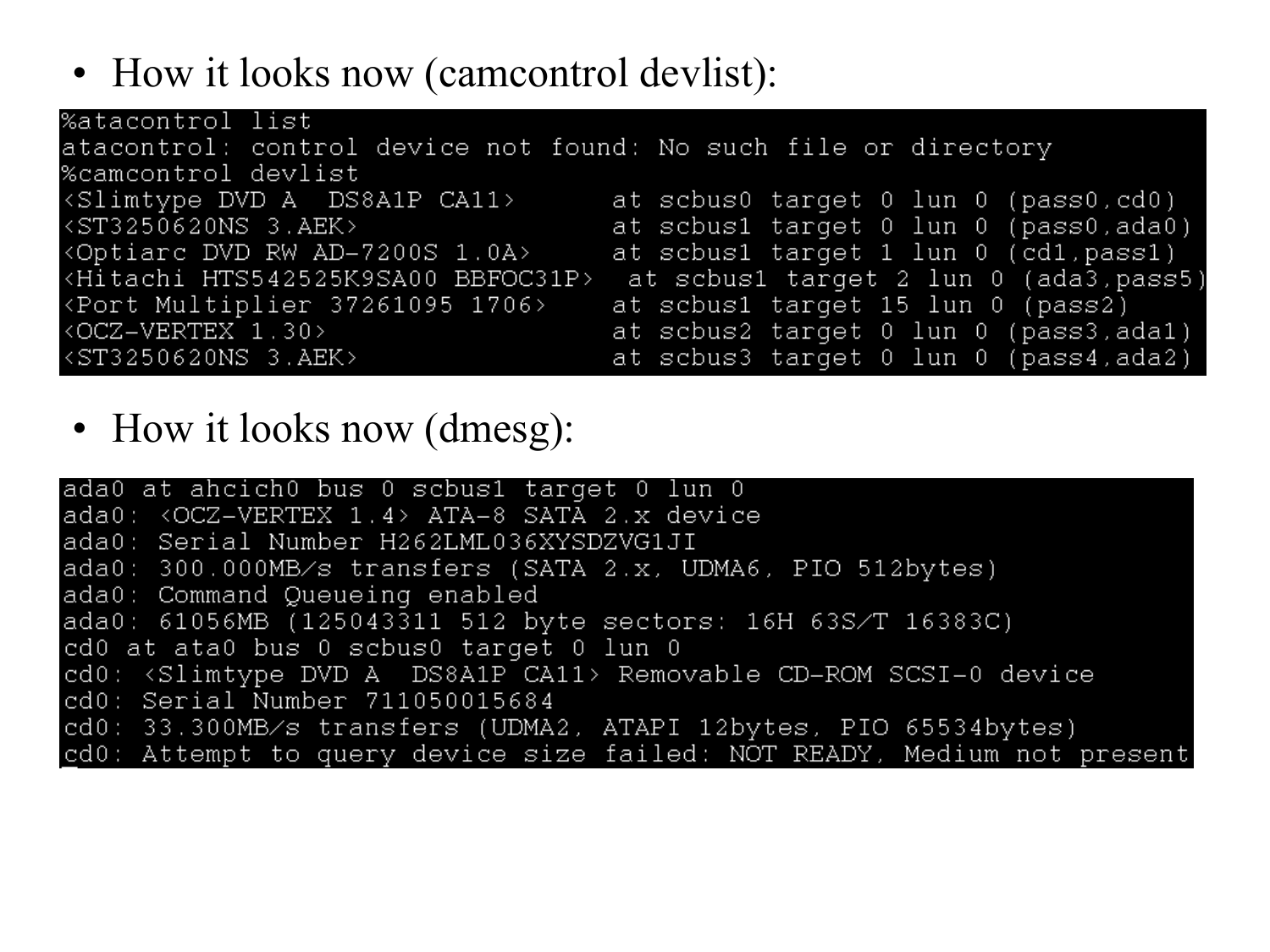• How it looks now (camcontrol identify):

| %camcontrol identify ada0                                                                                                                                                                                                  |                                                                                                                                                      |                |                                     |       |
|----------------------------------------------------------------------------------------------------------------------------------------------------------------------------------------------------------------------------|------------------------------------------------------------------------------------------------------------------------------------------------------|----------------|-------------------------------------|-------|
| pass1: < OCZ-VERTEX 1.4> ATA-8 SATA 2.x device                                                                                                                                                                             |                                                                                                                                                      |                |                                     |       |
| pass1: 300.000MB/s transfers (SATA 2.x, UDMA6, PIO 512bytes)                                                                                                                                                               |                                                                                                                                                      |                |                                     |       |
| protocol<br>device model<br>firmware revision<br>1.4<br>serial number<br>cylinders<br>heads<br>16<br>sectors/track<br>63<br>sector size<br>LBA supported<br>LBA48 supported<br>PIO supported<br>DMA supported<br>media RPM | ATA/ATAPI-8 SATA 2.X<br>OCZ-VERTEX<br>H262LML036XYSDZVG1JI<br>16383<br>125043311 sectors<br>125043311 sectors<br>PIO4<br>WDMA2 UDMA6<br>non-rotating |                | logical 512, physical 512, offset 0 |       |
| Feature                                                                                                                                                                                                                    |                                                                                                                                                      | Support Enable | Value                               | Vendo |
| read ahead                                                                                                                                                                                                                 | yes                                                                                                                                                  | no             |                                     |       |
| write cache                                                                                                                                                                                                                | yes                                                                                                                                                  | no             |                                     |       |
| flush cache                                                                                                                                                                                                                |                                                                                                                                                      |                |                                     |       |
|                                                                                                                                                                                                                            | yes                                                                                                                                                  | yes            |                                     |       |
| overlap                                                                                                                                                                                                                    | no                                                                                                                                                   |                |                                     |       |
| Tagged Command Queuing (TCQ)                                                                                                                                                                                               | no                                                                                                                                                   | n <sub>O</sub> |                                     |       |
| Native Command Queuing (NCQ)                                                                                                                                                                                               | yes                                                                                                                                                  |                | 32 tags                             |       |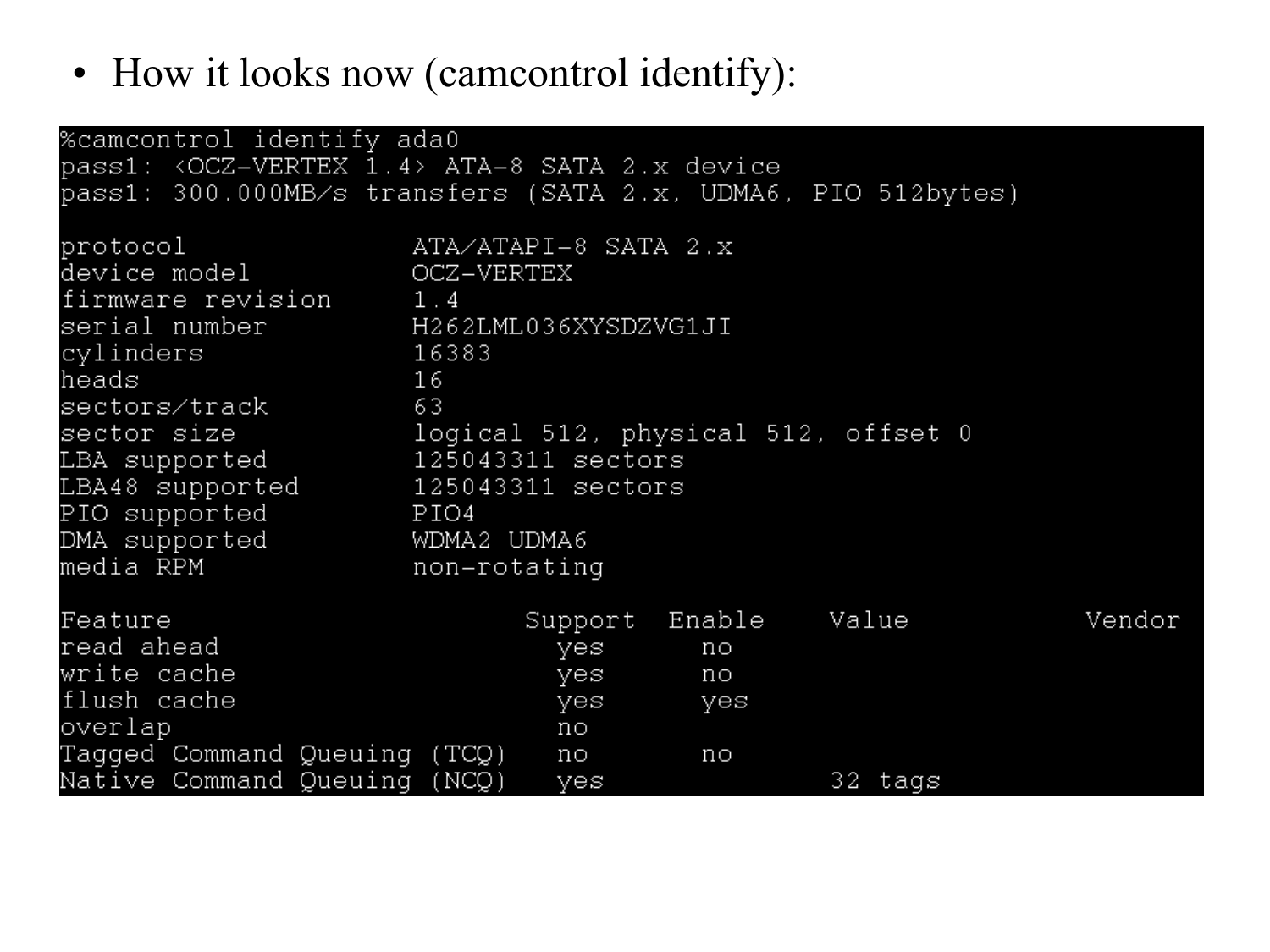- Performance:
	- Number of random I/Os per second for different number of threads with legacy ata(4) driver and ahci(4). Seagate ST3320418AS on ICH10R AHCI HBA.

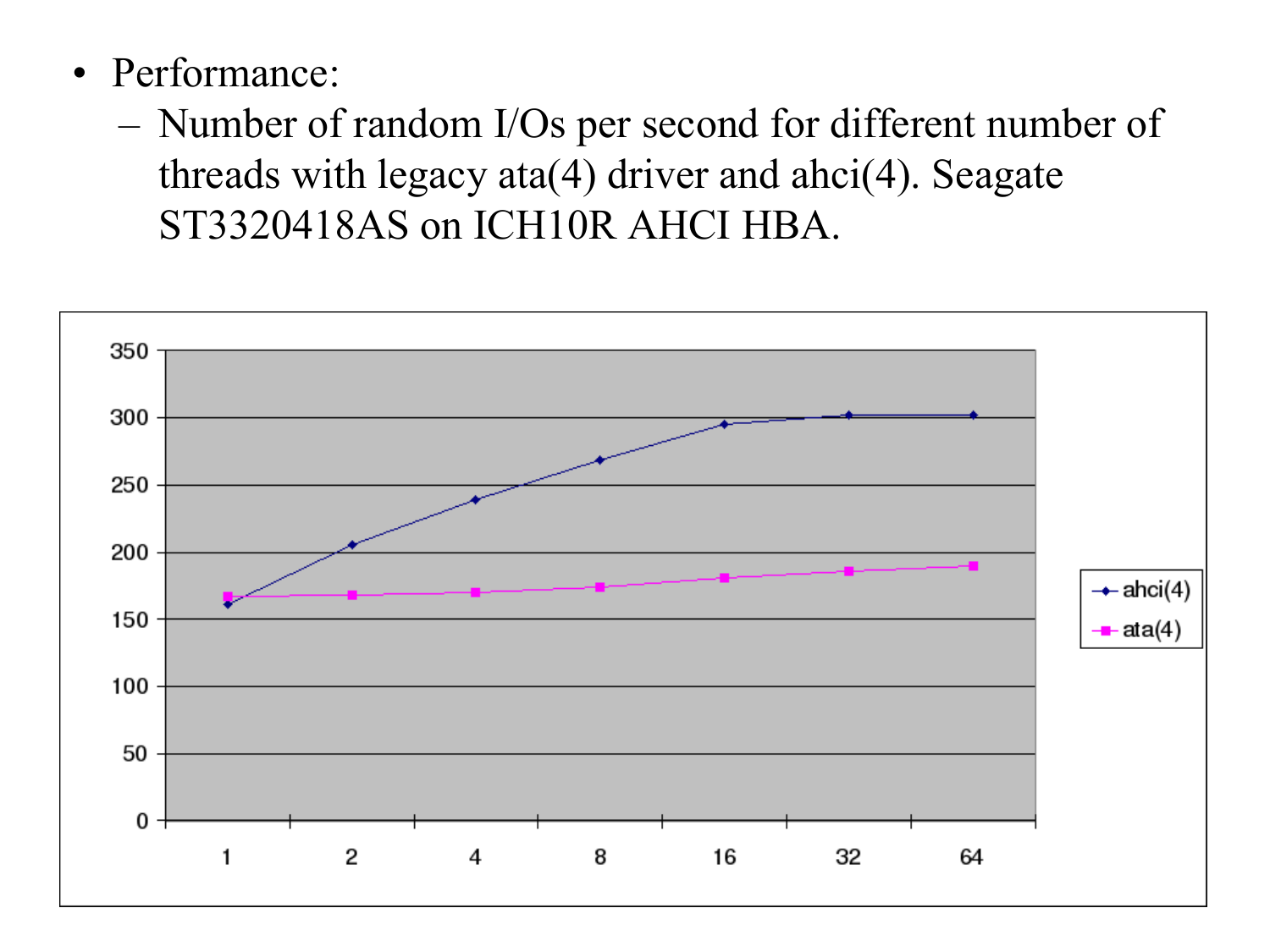- Performance:
	- Number of random I/Os per second for different number of threads. gstripe of four Seagate ST3320418AS on SiI3124 HBA with SiI3726 Port Multiplier and ICH10R HBA with and without Port Multiplier.

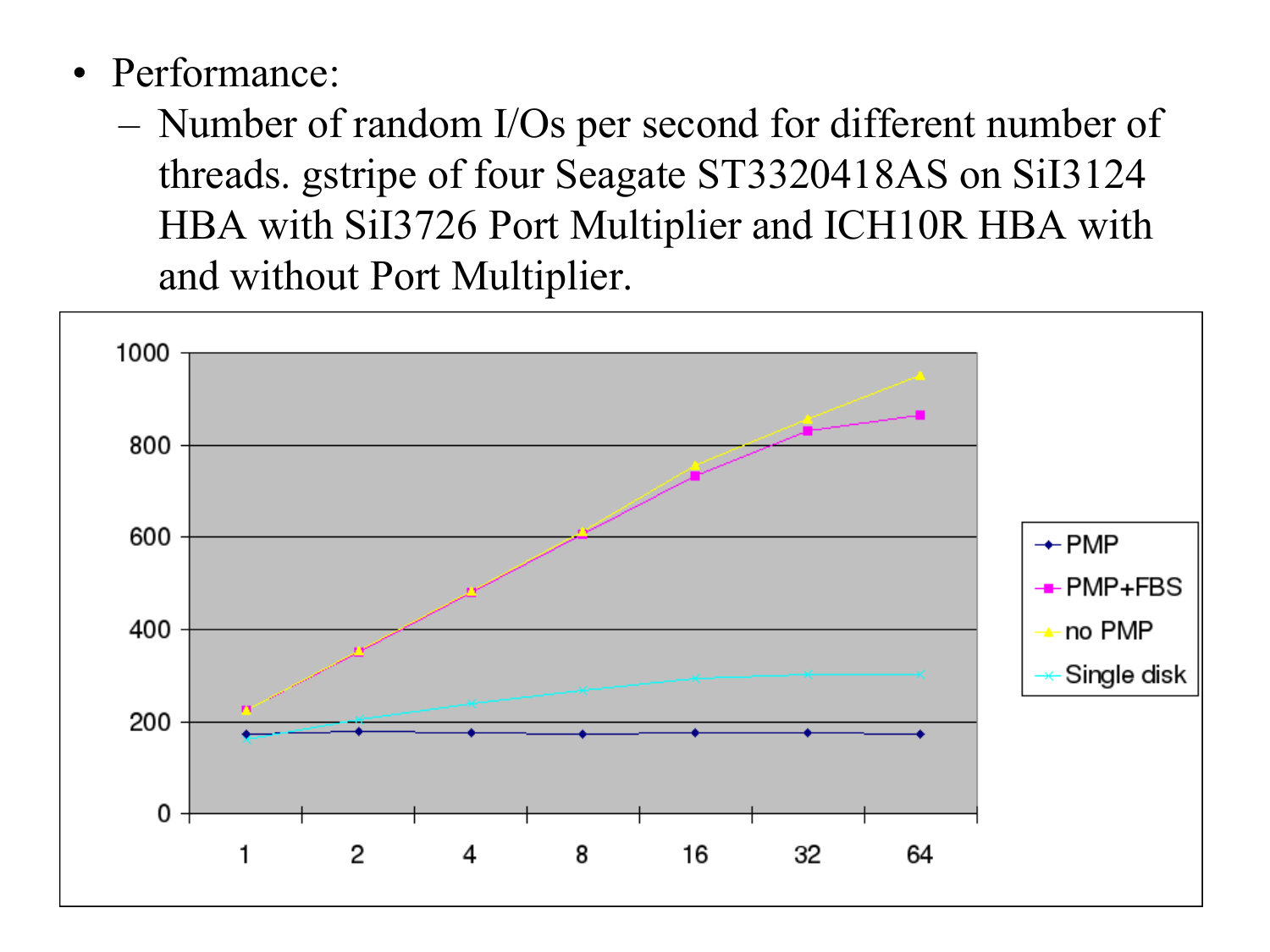- As soon as ataraid(4) driver is not applicable to the new ATA stack, RAID GEOM class was implemented to handle BIOSbased software RAIDs.
- RAID GEOM follows modular design with APIs based on KOBJ and consists of such parts: core, transformation modules, metadata modules and graid(8) control tool.
	- core part handles requests and events queues, geom interoperation, etc.
	- transformation modules handle different data transformations, implementing different RAID levels. Now implemented: RAID0, RAID1, RAID1E, RAID10, SINGLE, CONCAT.
	- metadata modules handle all vendor-specific things, such as metadata fornats, disks and volumes management, spare disks, etc. Now implemented: Intel, JMicron, NVIDIA, Promise (also used by AMD/ATI) and SiI.